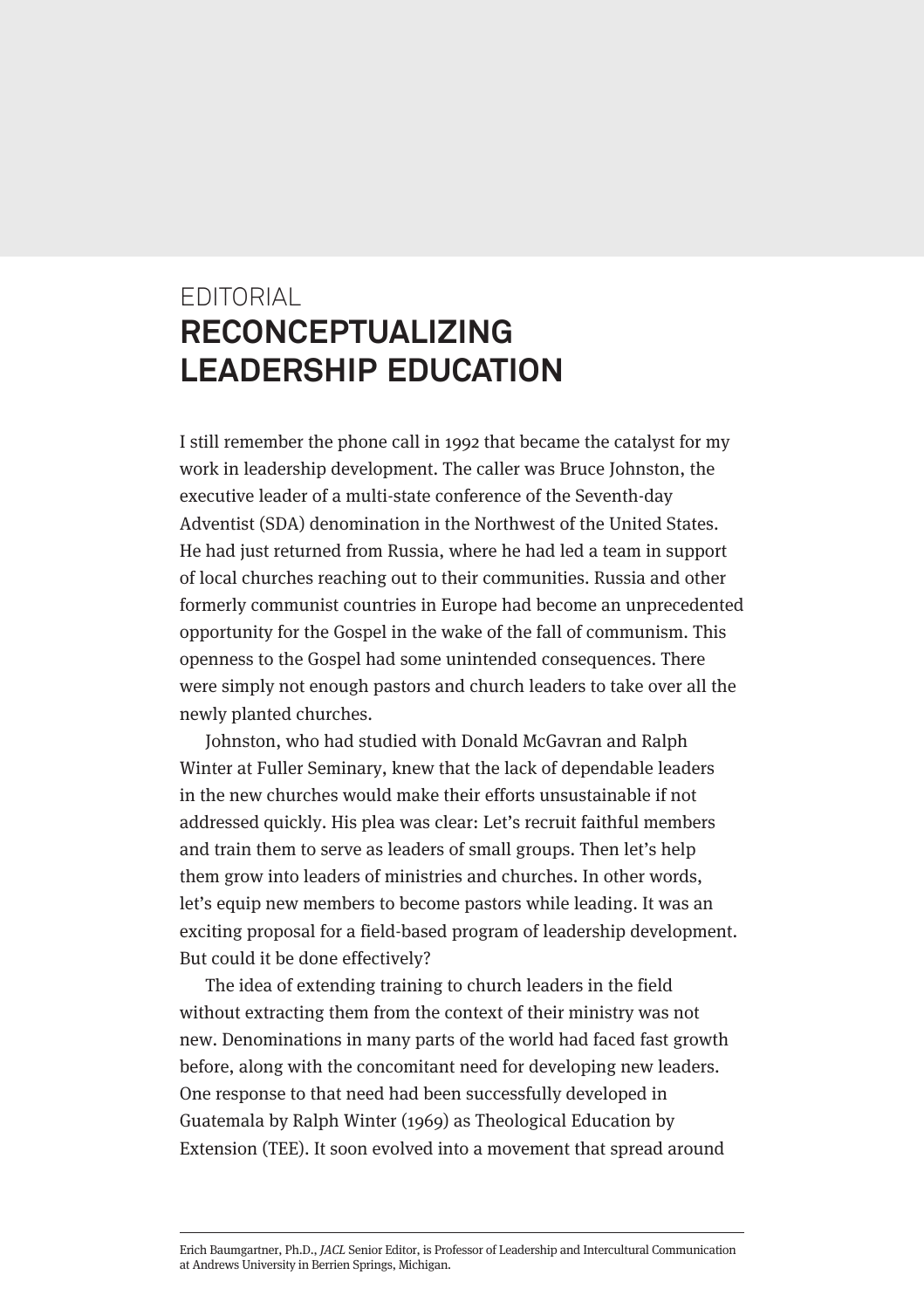the world (Kinsler, 1978; Snook, 1992). One prominent educator who greatly influenced the spread of this movement was Ted Ward, a professor of education at the University of Michigan (Ward & Ward, 1970).

What made the concept so powerful was the idea to offer to existing leaders non-formal training that in some instances could also count toward a formal degree in pastoral leadership. Students received conceptual, attitude-shaping, and skill-building instruction (input) while immediately practicing their learning in their ministry context (inministry experience). They also received mentoring in the development of the spiritual life (spiritual formation) (Holland, 1978). When they met with their instructor they engaged in "dynamic reflection," the interactive thinking process which helps learners to make insightful connections between the three learning components of the program (Clinton, 1984).

This approach combined elements of experiential learning (see Kolb, 1984) with programmed instruction to educate church leaders. While reaching thousands of leaders in developing countries, it ultimately struggled to gain acceptance in academic circles. There were several factors that ultimately led to its near-disappearance: inadequate self-study materials for programmed instruction, students who did not complete their assignments, a lack of teachers trained in the use of programmed learning materials, a lack of culturally appropriate materials and textbooks prepared by nationals, crosscultural tensions between students and teachers, a lack of theological preparation on the part of teachers, the extended time necessary to graduate, and the high subsidy necessary to maintain the program (Mulholland, 1976).

Faced with the overwhelmingly positive response in Russia, Johnston had started to talk to Edgar Elliston, an expert in leadership development at Fuller (Elliston, 1992; Elliston & Kauffman, 1993), to explore the possibility of using TEE concepts in Russia. In the process he was referred to me, a freshly baked Ph.D. graduate who had just completed his studies focusing on the effectiveness of pastors in Europe as leaders of church growth (Baumgartner, 1990). Soon I took a team of trainers to Russia, setting up a field-based training program for what we hoped would be potential candidates for the ministry. The program first concentrated on recruiting and training lay leaders (Type 1 leaders; see also Research for Action in this issue). The initial response was overwhelming and positive, but as we developed plans to move to actual pastoral training for those leaders who had shown faithfulness and the ability to multiply groups, we faced logistical problems that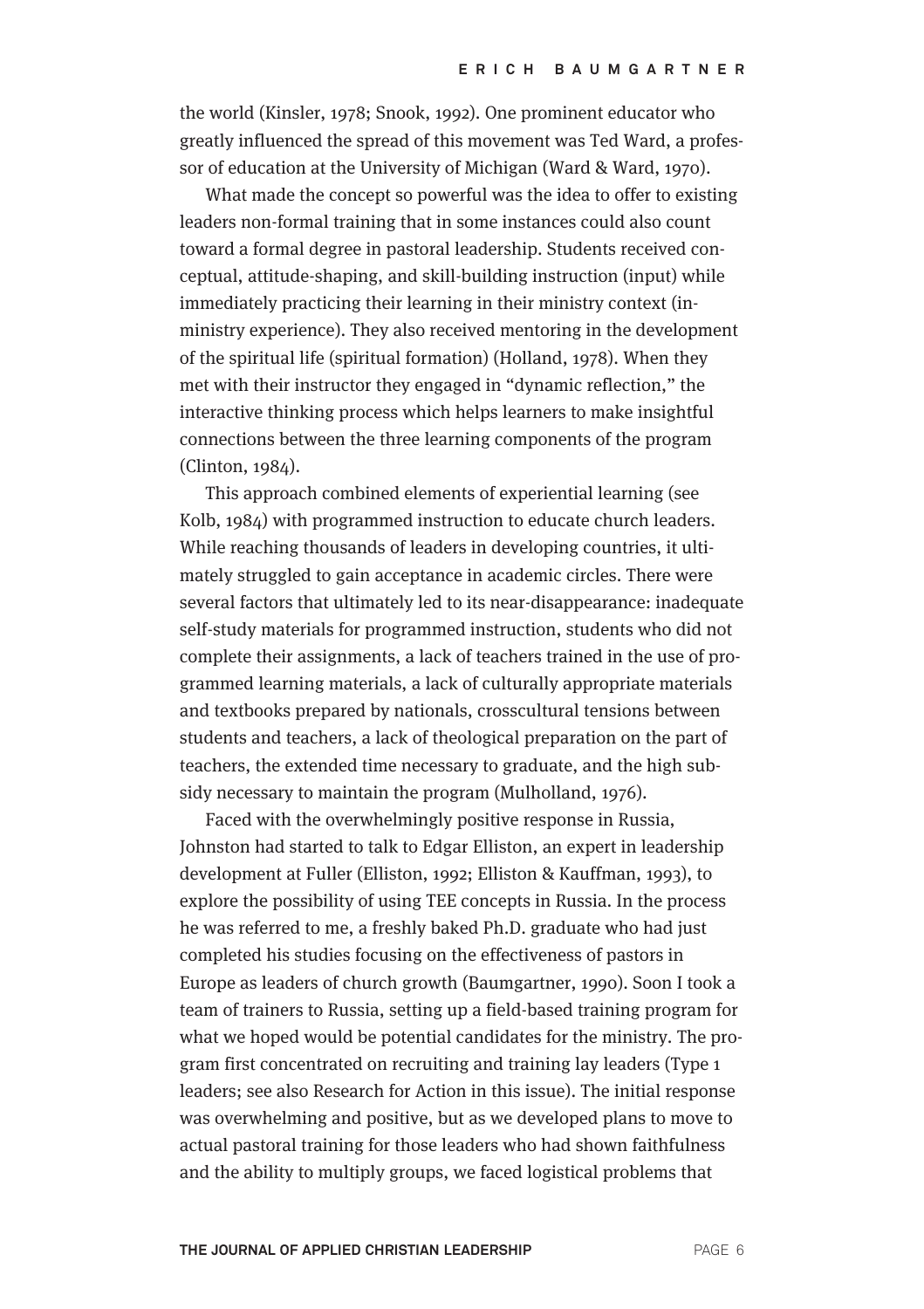eventually led the project to be taken over by the SDA Seminary in Zaoksky in 1993 (Stele, 1996).

This experience in Russia was fresh in my mind when I joined Andrews University, where a group of faculty members was experimenting with a new approach to leadership development. Not only did it incorporate Kolb's (1984) theory of experiential learning into its theoretical foundation, it did so on the Ph.D. level. But could this be done with academic integrity? I approached this program with the skeptical attitude of a typical academic trying to safeguard the quality of doctoral programs. Eventually I became a believer and joined the faculty of this program, convinced that it is a viable approach to Ph.D.-level leadership education. In this special issue we attempt to share some of the reasons why we think so.

First, Freed, Covrig, and Baumgartner, three faculty members of the Leadership Program, introduce the "theory of action" (Argyris & Schön, 1974) that underpins this highly successful program. Then David Ferguson, a member of the same department, shares why leadership needs to be taught at the college level. Rick Stiffney and Albert Reyes, two recent graduates of the program, show how their journey as leaders of complex Christian organizations has benefitted from the Ph.D. program. Finally, Mike Aufderhar, a doctoral candidate in the program, describes some remarkable changes in leadership attitudes and practices experienced by clergy participants in a Family Systems training program at Louisville Presbyterian Theological Seminary.

In addition to the focus on the Andrews Leadership Program, we also commemorate the 100th anniversary of the 1910 Mission Conference in Edinburgh by reviewing the extraordinary legacy of John Mott in an article by Gorden Doss. Given the fact that Christian leadership often has to be exercised across cultural barriers, we are starting a new section in this issue of JACL, Global Lead, focusing on the international competence of leaders. We expect the two Global Lead articles we offer to be only the beginning of a regular feature of the journal. We are grateful for Ann Gibson's reminder that we can't take for granted our Western ways of dealing with money matters when working in crosscultural settings, and we hope that Pat Gustin's sound practical advice on working with interpreters will keep our best efforts from being lost in translation.

This recognition of the intercultural dimensions of leadership is not a coincidence. The subscription department just informed me that JACL is blessed with a global readership that is 87 countries strong. This also means that JACL benefits from a rich diversity of insights as it contin